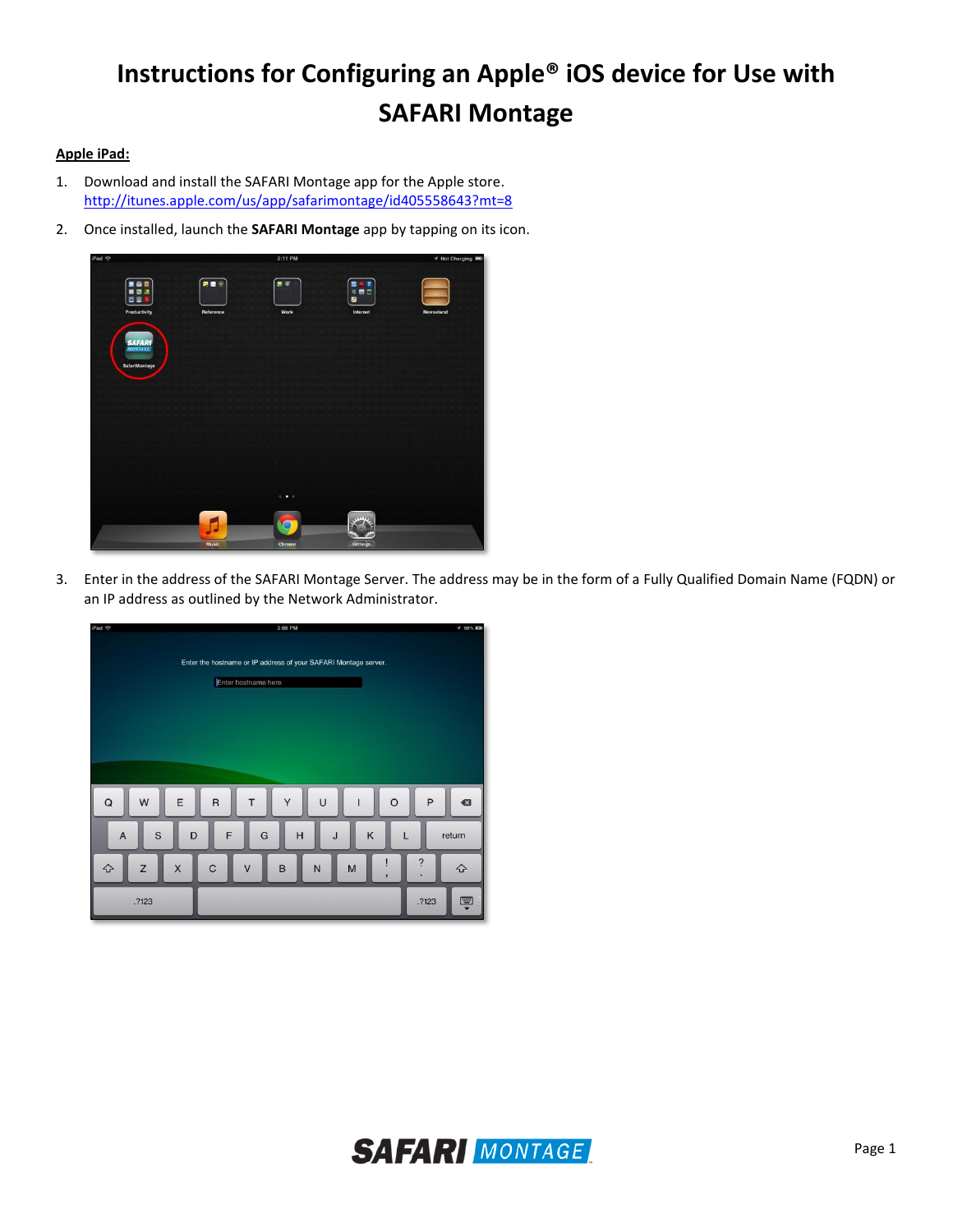4. Select the school to be accessed, enter the credentials for logging into the school and tap the **Log In** button.

| Pad ? |                              | 2:38 PM              | イ Not Charging ■ |
|-------|------------------------------|----------------------|------------------|
|       | Select School and Log in     |                      |                  |
|       | ESU <sub>9</sub>             |                      |                  |
|       | <b>ESU CC</b>                |                      |                  |
|       | <b>SAFARI Montage School</b> |                      |                  |
|       |                              |                      |                  |
|       |                              |                      |                  |
|       |                              | Username:<br>Unknown |                  |
|       |                              | Password:            |                  |
|       |                              | Log In               |                  |
|       |                              |                      |                  |
|       |                              |                      |                  |
|       |                              |                      |                  |
|       |                              |                      |                  |
|       |                              |                      |                  |
|       |                              |                      |                  |

Upon successful verification of the login credentials, the user will be presented with the following screen:



- 5. Select how to interface with SAFARI Montage by clicking on the appropriate button.
	- **SAFARI Montage (**  $\frac{1}{\sqrt{MOMAGE}}$  ) Launches the dashboard of the SAFARI Montage interface
	- **Get it?™ ( )** Launches the formative assessment used in the Digital Curriculum Presenter™ module
	- **•** Pathways SM™ (  $\frac{PATHWANS SMM}{P}$  ) Launches Pathways SM virtual remote controls

**Note:** For more information regarding formative assessments, refer to the **Instructions for Using the SAFARI Montage Digital Curriculum Presenter Module**.

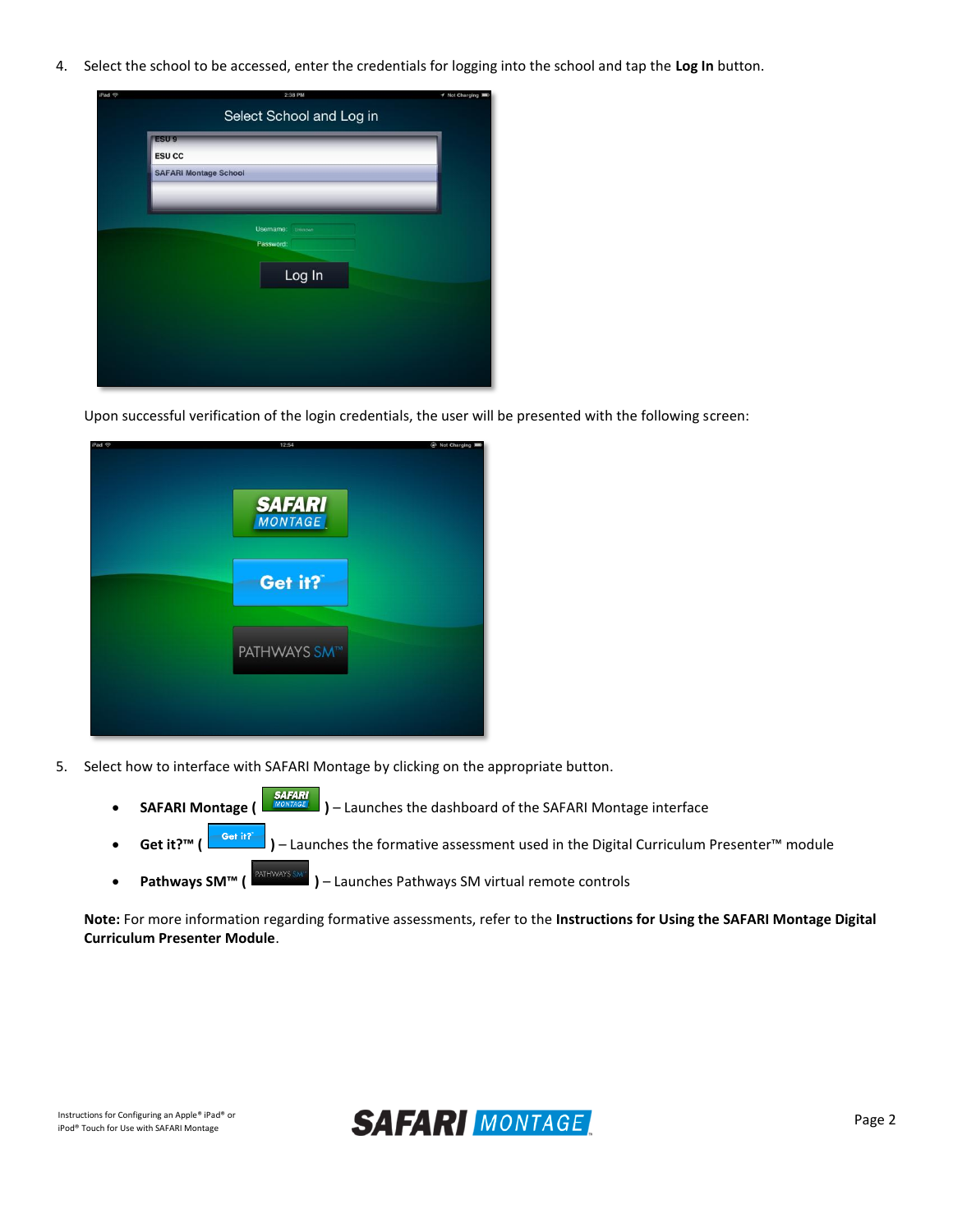## **Apple iPhone and iPod Touch:**

Setting up the iPhone and iPod Touch is very similar to what was stated for the iPad.

- 1. Download and install the SAFARI Montage app for the Apple store. <http://itunes.apple.com/us/app/safarimontage/id405558643?mt=8>
- 2. Once installed, launch the **SAFARI Montage** app by tapping on its icon.



3. Enter in the address of the SAFARI Montage Server. The address may be in the form of a Fully Qualified Domain Name (FQDN) or an IP address as outlined by the Network Administrator.



4. Select the school to be accessed, enter the credentials for logging into the school and tap the **Log In** button.